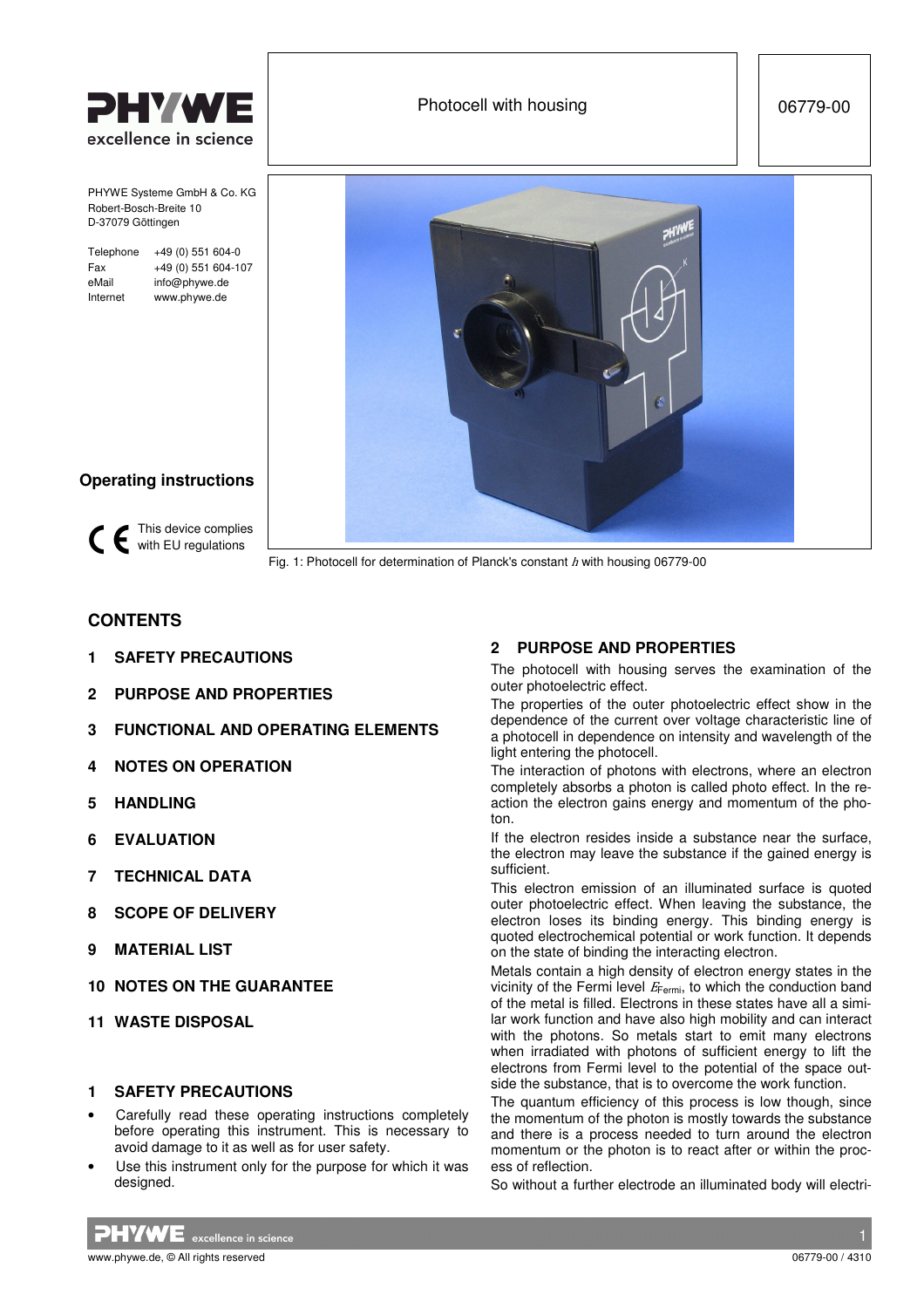#### **3 FUNCTIONAL AND OPERATING ELEMENTS**

cally charge until the then present positive charge on it restrains the electrons.

A photocell comprises inside a high vacuum tube a cathode with low work function and an anode with a for metals typical work function, which can gather the emitted electrons.

Since photo cells serve as light detectors, the cathode takes most of the available surface and is facing the light while the anode is positioned such that it least shadows the cathode but still is in best reach of the electrons.

When cathode and anode are electrically connected, a current starts to run. Since a fraction of the electrons is recaptured by the cathode – the energy of the electrons can eventually be lowered by entering the solid state – the photo current rises if the anode is biased positive with respect to the cathode. Then the field of the anode gathers the electrons before they can drop back into the cathode. The photo current saturates at the voltage that is sufficient to catch all the emitted electrons. This photo current is strictly proportional to illumination intensity.

If the anode is biased negatively with respect to the cathode, with increasing voltage less and less electrons reach the anode until finally the energy of the electrons emitted by the cathode is no longer sufficient to overcome the electrical field and reach the anode.

Thus the current characteristics of the photo cell at negative bias – anode negative with respect to cathode – contains information about the energy spectrum of the electrons.

A maximum electron energy appears to exist which does not depend on illumination intensity but on light frequency alone.

This behaviour confirms the quantum properties of light. Determining of the dependence of the maximum kinetic energy of the electrons on light frequency yields a linear correlation between light frequency and photon energy.

The linear constant between both is the Planck's constant and can so be determined with these measurements of current characteristics.

Due to electrons being also liberated from the anode by photo effect,, a negative current can be measured, if a negative bias of sufficient strength is applied. This current is always present with illumination of sufficient energetic photons and has its own wavelength and intensity dependent characteristics. It is by far lower in strength than the cathode current. Additionally, thermal excitation and radioactivity can generate a dark current which is again lower by orders of magnitude.

To achieve the strongest possible photo current per light intensity and the widest possible light frequency range response, the cathode is coated with a material of especially low work function and a high density of electrons near the surface. Furthermore the material should have a large surface and is thus rough at microscopic scale. Such materials behave not necessarily like classical metals and in particular the electron density over energy near the surface within reach of the photons is no simple function.

The photocell response with respect to light intensity may strongly depend on light wavelengths and may also be no simple function of wavelength.

In many applications semiconductor photovoltaic cells have replaced the photocell, because vacuum tubes are far more expensive to produce and harder to miniaturize than semiconductor devices. The quantum efficiency of semiconductor photo detector cells is by far greater.

For special applications at extreme or extreme broad frequency ranges e.g. for UV light or spectrometers or at harsh surroundings those tubes will still find their use.



Fig. 2: Functional and operating elements of the photocell with housing

- 1 Slider for photocell aperture slider with three positions, in middle position the photocell is closed
- 2 Round aperture for maximum light admittance
- 3 Slit aperture for use with a grating spectrometer
- 4 Electrical connectors for the photocell with two 4 mm-sockets for connecting cathode and anode, cathode right
- 5 Mount for lens- or diaphragm holder to fit standard 44 mm lens holders on

### **4 NOTES ON OPERATION**

For precise control of the bias voltage it is recommended to use a potentiometer circuit as bias supply to record the current-voltage  $(I/U)$  characteristic.

Since the photo current is in the  $\mu$ A range, a measuring amplifier or a sensitive ampere meter is recommended for current measurement, e.g. 07042-00 multi range meter with amplifier, 13620-93 DC measuring amplifier or 13262-93 universal measuring amplifier.

The measuring circuit has to be connected such that the current through the voltmeter is not recognised by the ammeter (voltage error circuit) because the current through the voltmeter with typical 1 MOhm input resistance at 1 Volt is with 1 µA of the same range as the photo current.

The illumination of the cell should be such, that a wavelength range of visible to UV light can be selected to enter the cell.

This can be done with help of a spectral lamp emitting a line spectrum of several narrow lines which can be selected using colour or interference filters.

Or else a wide-band emitting lamp like an incandescent lamp is used and the desired wavelengths are selected with help of interference filters or a grating spectrometer.

Fig 3 depicts an example for the connections for the recording of a  $I/U$  characteristic with help of the universal measuring amplifier 13626-93.

 $\blacktriangledown$   $\blacktriangledown$  excellence in science  $\blacktriangledown$  . The contract of the contract of the contract of the contract of the contract of the contract of the contract of the contract of the contract of the contract of the contract www.phywe.de. © All rights reserved 06779-00 / 4210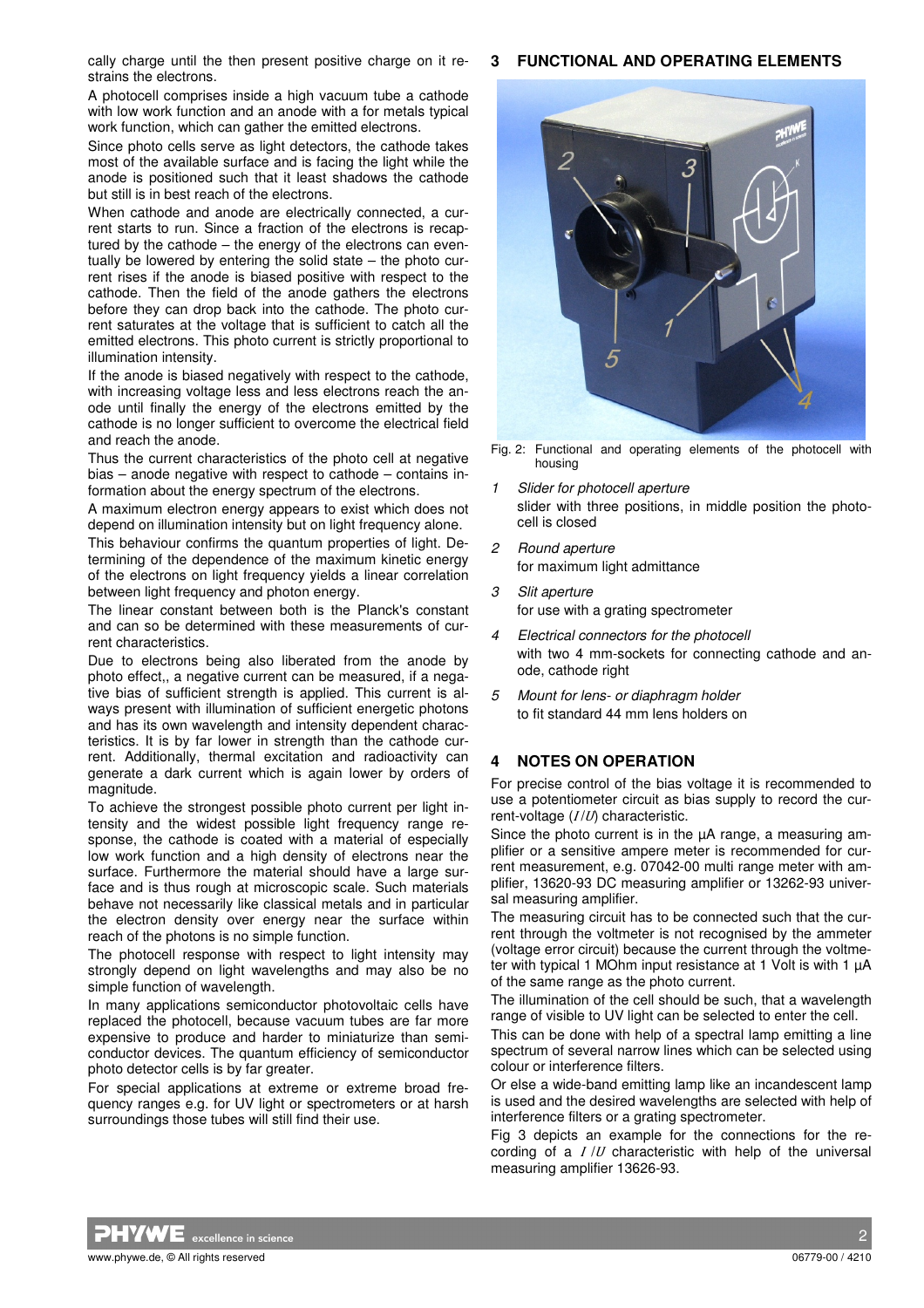

Fig. 3: Circuit for recording  $I/U$  characteristic

#### **5 HANDLING**

The photocell housing can be mounted into a slide mount with help of the rod with thread enclosed in the delivery for example for insertion in a grating spectrometer for wavelength selection assembled on an optical bench. Else it can be placed directly on the table.



Fig. 4: Example of a experiment set-up with interference filters

Example for performing the experiment with the set-up of Fig. 4:

- Set amplifier to low drift mode, amplification  $10^4$ , time constant 0.3 s
- Check zero point of the amplifier: Set the multimeter reading to zero with the zeroing control when nothing is connected to amplifier input
- Set the power supply to 3 V and 1 A
- Attach one of the interference filters to the photocell opening
- Put the photocell housing directly in front of the lamp, select the round aperture with the slider
- Note down the amplifier output voltage in dependence on photocell bias voltage, bias 0...3 V
- The amplifier output voltage is proportional to photo current, at 10 kOhm input resistance of the amplifier with amplification factor  $10^4$ , 1 V at the output correspond to current strength 10 nA
- Especially note down the bias voltage value at which the photo current is zero and plot this over frequency of the

light in use (calculate this from the interference filter central wavelength)

Continue with the next interferrence filter

#### **6 EVALUATION**

The incoming photons supply the energy  $hf$  each, which after the emission of the electron from the cathode is split into the cathode work function  $W<sub>C</sub>$  and the kinetic energy of the electrons  $W_{kin}$  (if no other collisions slow the electrons down)

$$
hf = W_{\rm C} + W_{\rm kin} \tag{1}
$$

and the kinetic energy  $W_{kin}$  in case of the current zero point  $I= 0$  is used up completely to cross the bias voltage  $U_0$  and the unknown contact voltage *U*<sub>AC</sub> between anode and cathode,

$$
e(U_0 + U_{AC}) = W_{kin}
$$
 (2)

with electron (elementary) charge  $e = 1.602 \cdot 10 \cdot 19$  As. For contact voltage it is:

$$
e U_{AC}
$$
 =  $e(U_A - U_C) = W_A - W_C$  (3)

with the electrochemical potentials of anode and cathode *U*A and  $U_{\rm C}$  and the work function of the anode  $W_{\rm A}$ .

This vields the linear function of frequency  $f$ 

$$
e U_0 = h f - W_A \tag{4}
$$

or else

$$
U_0 = \frac{R}{s} \cdot f - U_A \tag{5}
$$

with the constants  $h$  and  $W_A$ . By plotting the measured zero current voltage *U*<sub>0</sub> over frequency of the light Planck's constant  $h$  can be read from the slope of the graph devided by elementary charge e.



Fig. 5: Energy diagram for electrons, showing the conditions in the photocell at illumination with light of  $\lambda$  = 436 nm. Here the bias voltage is just high enough that electrons cannot reach the anode and current strength is zero,  $U_0 = 1$  V. The Fermi levelsof cathode and anode differ by 1 eV correspondingly.

 $\boldsymbol{W}\boldsymbol{\mathsf{E}}$  excellence in science

www.phywe.de. © All rights reserved 06779-00 / 4210